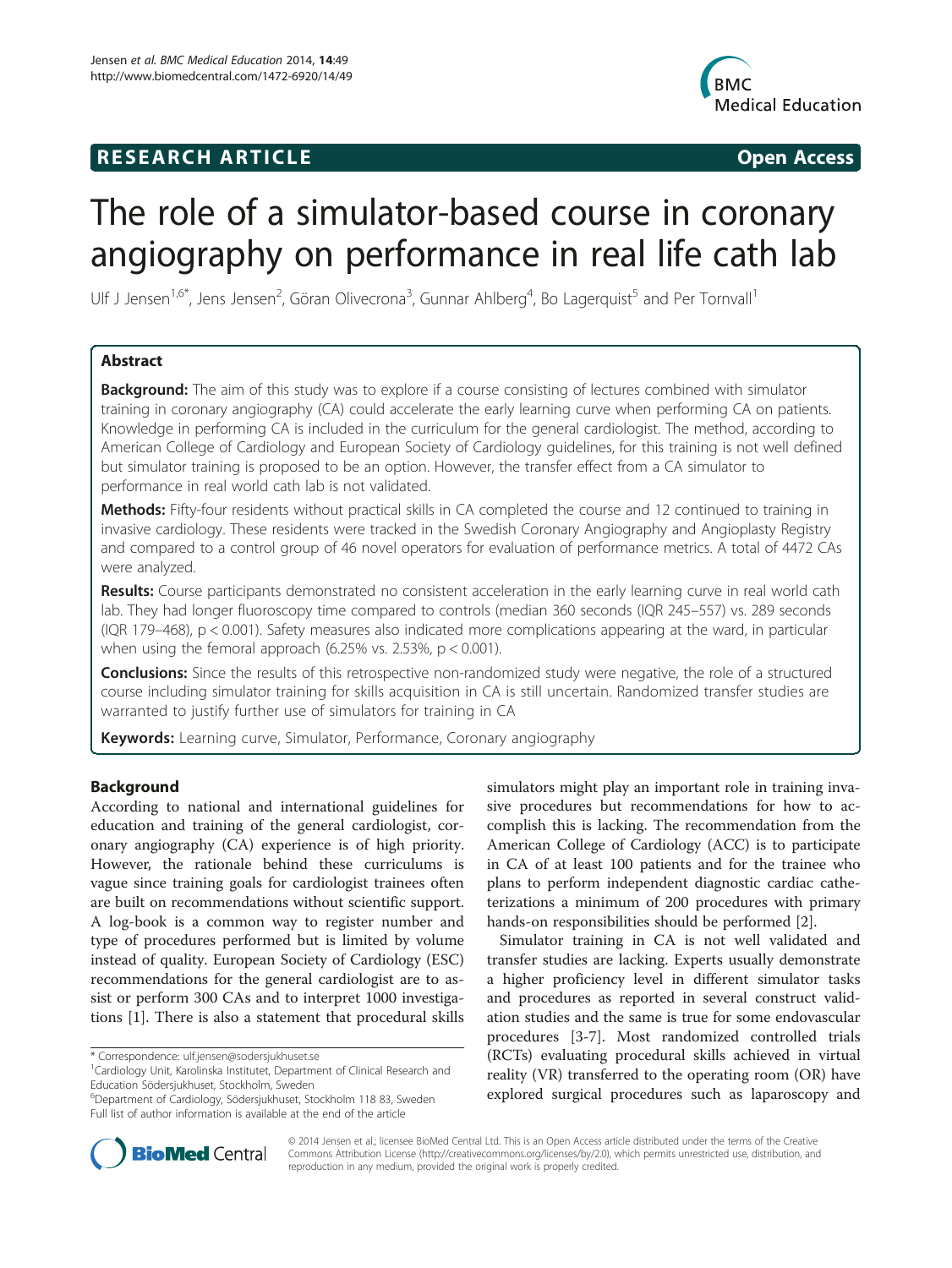flexible endoscopy [[8-10](#page-7-0)]. A common feature of these RCTs are that they are few and conducted with a rather limited number of participants as concluded in several systematic reviews [\[11-13](#page-7-0)]. None of the RCTs have had patient outcome as an end-point which should be the ultimate criterion for the quality of the training programs using procedural skills simulators. A review by Lynagh et al. aimed for evaluating the effectiveness of medical skill laboratories or procedural skills simulators [\[14](#page-7-0)]. Twelve of the included studies assessed the transfer of simulator performance to clinical skills performance on real patients but none on endovascular procedures. The conclusion drawn from this review was that medical skills laboratories do lead to improvement compared to standard training when transferred to real life but that there is a lack of well-designed trials. A Cochrane review by Walsh et al. concluded that there is insufficient evidence to advise for or against the use of VR training, this time regarding gastrointestinal endoscopy [\[15\]](#page-7-0). A recent review and meta-analysis including all simulator training environments from practical skills training to team training has been conducted as an attempt to justify Simulation-Based Medical Education (SBME) as a concept for the future of medical training [[16\]](#page-7-0). This metaanalysis of technology-enhanced simulation by Cook et al. identified 609 studies of which 137 were randomized [[16\]](#page-7-0). Only 10 studies explored the training effect in endovascular procedures. The overall conclusion was that knowledge, time skills and general behavior were favored by simulator training but no sub-group analysis was performed regarding procedural skills in endovascular procedures. When exploring the transfer effect from endovascular simulators to real patients a review article by Tsang et al. included three studies on carotid stenting and four on peripheral vascular angioplasty [[17\]](#page-7-0). Only one of the RCT's showed transferability from VR to OR and that was in peripheral vascular intervention [\[18](#page-7-0)]. In a recently published review about the future of simulation technologies for complex cardiovascular procedures references were made to several VR validation studies in endovascular procedures; however all of those studies used animal models for validation [\[19](#page-7-0)] and to our knowledge, no study has evaluated the transfer of CA skills from VR to OR in humans.

The aim of this study was to evaluate if a structured training program including simulator training could improve the early learning curve for trainees in CA and thus make the learning process safer for the patient (transfer validity).

#### Methods

#### Course

The course was founded and initiated by the authors in 2006 and only minor changes have been made over the years. The course was recommended by the Swedish Society of Cardiology and the Swedish Heart Association. At all course events residents had access to two simulators and three instructors. Each course was limited to six participants in order to keep a high exposure to the simulators. Three instructors, all experienced invasive cardiologists, were responsible for proctoring and lectures. A total of six hours of dyad proctored simulator training and six hours of theoretical lectures were completed during two days. Course participants aiming for certification in CA and living in proximity to the training center had an opportunity to obtain further solo VR experience and to perform a practical examination on the simulator. A goal of obtaining certification was not compulsory for course participation.

The goal of VR training was to obtain a safe behavior of the procedure completing CA with a small but sufficient amount of contrast used and accurate virtual C-arm angulations to project the coronary vessels in recommended views. Instructions of how to handle fluoroscopy, wires and catheters safely during CA were also given. In addition, femoral arterial puncture technique was practiced on a dummy with "subcutaneous" arterial-like rubber tubes constructed to give pulsatile backflow of artificial blood when entering the vessel. Puncture technique ad modum Seldinger was demonstrated by the tutors in a stepwise fashion to ensure that all parts were accomplished in a correct way. The course participants had subsequent dyad practice in arterial puncture technique for an average of 90 minutes.

The theoretical part of the course included lectures about the CA procedure regarding anatomy, pharmacology, complications, puncture technique, radiation safety and materials, in total six hours. A web-based theoretical course was offered as a complement to live lectures during the two last years.

#### Study subjects

The course participants were all senior residents in cardiology and in their second half of their four years of training. They were recruited from all geographical areas of Sweden to attend the course by advertisement in the journal of Swedish Society of Cardiology and by direct mail to all cardiology units and invasive centers in Sweden. During six years, 54 residents participated and completed the course at two different sites in Sweden. Twelve of the course participants progressed to become invasive cardiologists. Five of these participants had free optional additional training in the simulator to enable examination and certification.

#### Simulator

The two centers involved in the course had each access to one VR simulator (Mentice VIST™) on a dedicated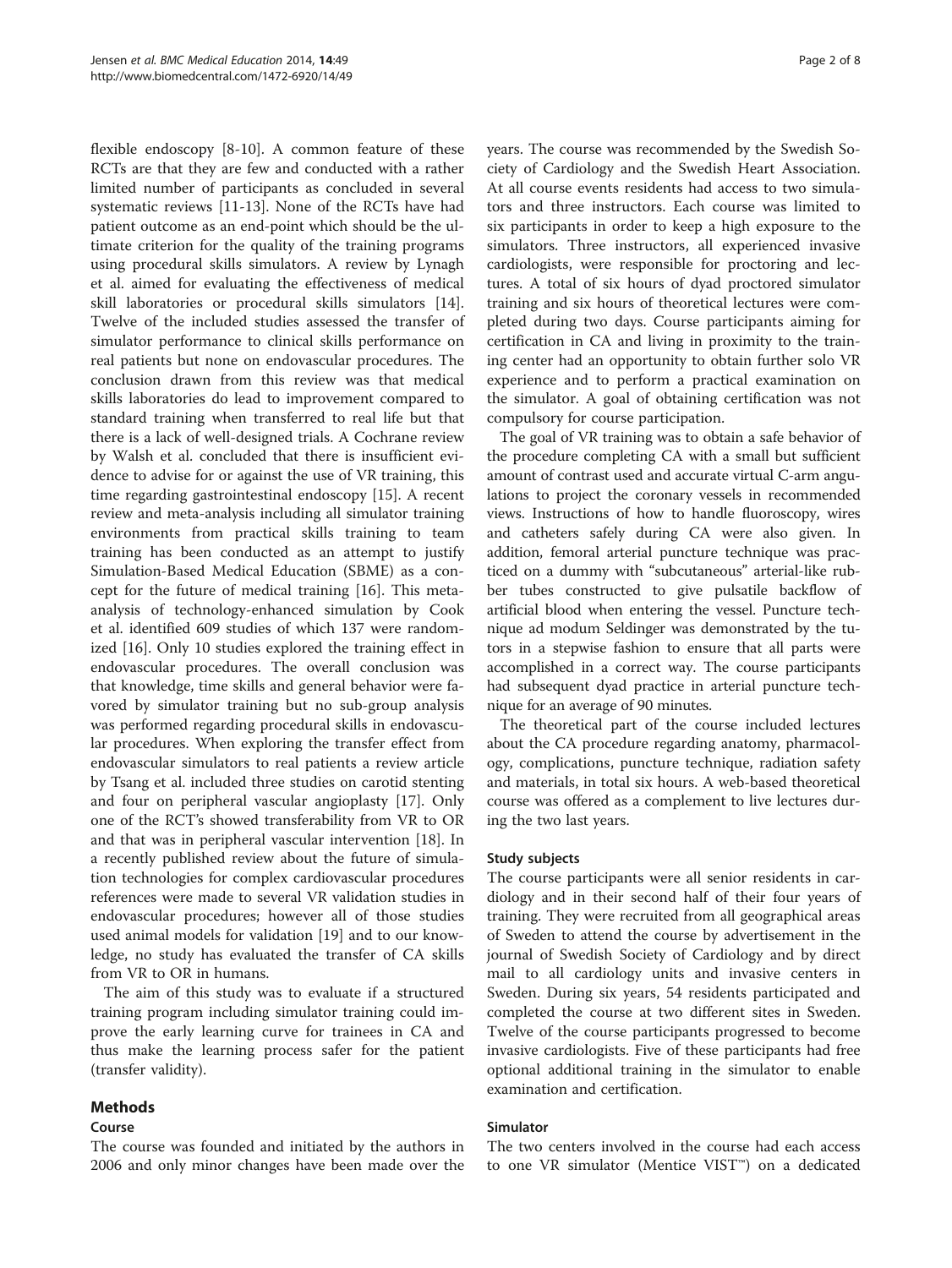<span id="page-2-0"></span>

center for simulation (Clinical training center, Karolinska University Hospital, Stockholm and Practicum, Skåne University Hospital, Lund). During the course an additional identical simulator was borrowed from one company involved in the device industry. Mentice VIST™, Gothenburg, Sweden is a VR simulator where you can practice coronary angiography in full scale, using real catheters and wires modified to fit the machine. The virtual femoral arterial access was premade. Potentially harmful parts in the investigation such as radiation, fluoroscopy and filming were simulated as well as contrast injection.

#### Study protocol

The design of the study was a retrospective cohort study where the cohort were residents exposed to the course progressing to invasive cardiologists and the controls novel operators found in the Swedish Coronary Angiography and Angioplasty Registry (SCAAR). All hospitals in Sweden performing  $CA$  ( $n = 30$ ) and interventions  $(n = 29)$  register all their procedures. The definition of a beginner was set to be an invasive cardiologist who started to perform CA between 2005 and Q1 2012 and had performed at least 80 CAs and at least 40 CAs annually. A total of 58 novel CA operators were identified in Sweden during the observation period of seven years. Twenty percent attended the course. Cohort  $(n = 12)$ and controls  $(n = 46)$  were tracked in the SCAAR registry and met the inclusion criteria for beginners. No other practical simulator-based courses in CA were held in Sweden during the observation time and the likelihood for controls to be simulator trained in CA was low. There were no gender differences between the two groups (16.6% vs. 17.3%

females). Study metrics representing proficiency in CA have been previously described and these were compared between groups [\[20\]](#page-7-0). Complications during CA is associated to proficiency and during training most often related to the access site with increased risk of bleeding when using the femoral approach. The number of complications was therefore analyzed also in relation to access site. Elapsed time from course completion to performing the first CA or previous CA experience might have an impact on the real life performance and was therefore also explored.

#### Statistical analysis

Data are presented as median and inter-quartile range (IOR), mean  $\pm$  SD or median (range) and numbers (%). Descriptive summary statistics were used where appropriate.

|  |  |  |  | Table 1 Metrics course participants to control |  |  |
|--|--|--|--|------------------------------------------------|--|--|
|--|--|--|--|------------------------------------------------|--|--|

| Metric          | Course - [46] | Course $+[12]$ | p-value |
|-----------------|---------------|----------------|---------|
| Contrast total  | 70 (55-90)    | 70 (55-95)     | 0.687   |
| Fluoro CA 1-10  | 329 (212-498) | 430 (278-597)  | 0.001   |
| Fluoro CA 11-20 | 322 (203-486) | 420 (283-670)  | < 0.001 |
| Fluoro CA 21-30 | 289 (179-510) | 415 (297-606)  | < 0.001 |
| Fluoro CA 31-40 | 287 (179-480) | 364 (252-522)  | < 0.001 |
| Fluoro CA 41-50 | 267 (174-435) | 317 (228-466)  | 0.026   |
| Fluoro CA 51-60 | 264 (170-445) | 309 (230-476)  | 0.018   |
| Fluoro CA 61-70 | 254 (156-419) | 287 (197-402)  | 0.049   |
| Fluoro CA 71-80 | 267 (179-432) | 337 (212-627)  | < 0.001 |
| Fluoro CA 1-80  | 289 (179-468) | 360 (245–557)  | < 0.001 |

Metrics course participants to control. Median values in seconds, (IQR). [# case or control]. Fluoro = fluoroscopy. + indicates course participants. – indicates controls. Mann–Whitney  $U$  test. CA = coronary angiography.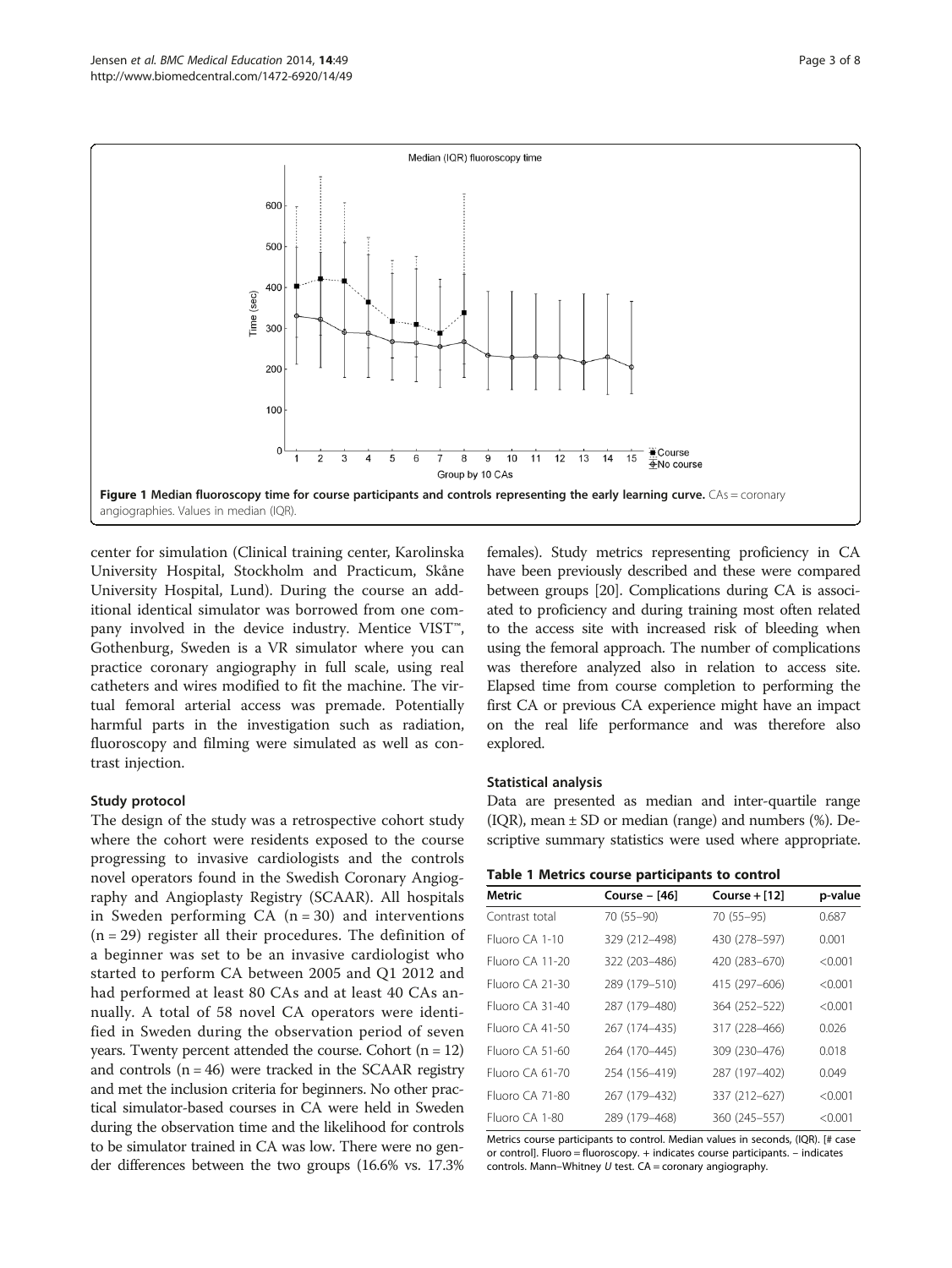<span id="page-3-0"></span>Differences were tested with Mann–Whitney U-test or Chi-Square test. Kruskal-Wallis was used where appropriate. Analyses were performed using Statistica version 10, (Statsoft, Inc, Tulsa, OK, USA)

#### Ethics

All participants received written information about the project. The protocols and procedures were approved by the local ethics committee for human research at Karolinska Institutet and at Uppsala University ref.nr. 04-202/1. The studies were performed according to the declaration of Helsinki and good clinical practice. Informed consent was provided by all participating residents and consultants.

Analyzing retrospective CA procedural data in the SCAAR registry was covered by a general approval from the ethics committee at Uppsala University.

# Results

A total of 4472 CAs were analyzed in the SCAAR registry. In the metrics extracted from SCAAR and representing proficiency in cath lab, the trainees completing the course performed worse regarding fluoroscopy time compared to the controls which in turn demonstrated a typical learning curve showing reduction of fluoroscopy time over time (Figure [1](#page-2-0)) [\[20,21\]](#page-7-0). Course trainee fluoroscopy time was in median 360 seconds (IQR 245–557) vs. 289 seconds

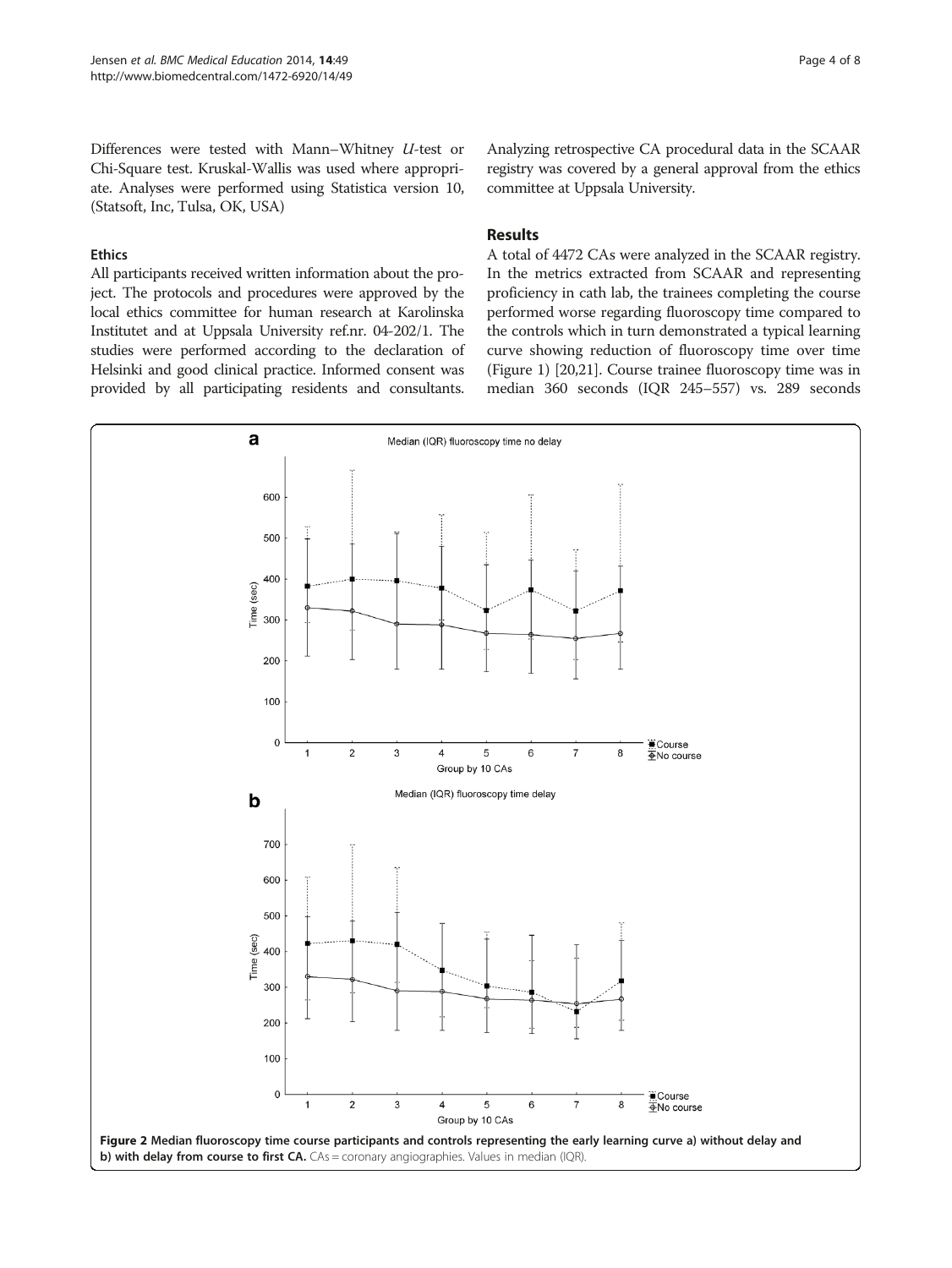(IQR 179–468), p < 0.001, in non-course trainees (Table [1](#page-2-0)). Course participants demonstrated a less consistent improvement and the learning curves between the groups did not persistently cross during the observation time. The pattern was the same independent of prior experience or lapsed time between taking the course and performing the first CA (Figure [2](#page-3-0)a-b), (Table 2). No learning curve was demonstrated in the use of contrast and the groups used the same amounts (Figure [3\)](#page-5-0). There were no differences in the rate of complications at the cath lab, 0.57% vs.  $0.92\%$ ,  $p = 0.421$  but the course participants had more complications appearing at the ward, in particular, when using the femoral approach,  $6.25\%$  vs.  $2.53\%$ ,  $p < 0.001$ (Table [3](#page-5-0)). The total time for the procedure is not registered in SCAAR and could therefore not be evaluated.

# Discussion

In this study, the simulator-based course did not result in an acceleration of the learning curve, instead course participants had longer fluoroscopy time than controls, moreover time from course event or previous CA experience did not affect the performance metrics. The number of complications in the course participants was elevated compared to the control group suggesting that a structured course including simulator training might have a negative impact on the learning process of CA.

#### **Transferability**

Simulation experience in medical procedures is regarded as the future for medical education and training. However, convincing data of transferability from VR to OR in endovascular procedures have been shown only for a few procedures. Berry et al. showed a transferability

Table 2 Baseline experience at course participation or delay to first CA

| Participant    | Course  | <b>First CA</b> | Experience/time - angio |
|----------------|---------|-----------------|-------------------------|
| 1              | 060914* | 080110          | 69 weeks                |
| $\overline{2}$ | 060914  | 090907          | 155 weeks               |
| 3              | 071119* | 071023          | 17 CA                   |
| $\overline{4}$ | 080911  | 080228          | 27 CA                   |
| 5              | 080911* | 110617          | 144 weeks               |
| 6              | 081211  | 090114          | 5 weeks                 |
| 7              | 081211  | 090219          | 9 weeks                 |
| 8              | 081211  | 090309          | 12 weeks                |
| 9              | 091126  | 090908          | 31 CA                   |
| 10             | 091126* | 090915          | 33 CA                   |
| 11             | 091126  | 090212          | 35 CA                   |
| 12             | 100610* | 111128          | 77 weeks                |

Baseline experience at course participation or delay to first CA. \*marks participants with additional sim-training. CA = coronary angiography.

from VR to a OR in a pig model of iliac vascular intervention and De Ponti et al. concluded that VR training in cardiac transseptal puncture (TSP) resulted in a shorter training time, a higher assessment score and fewer errors during TSP in patients [[22,23\]](#page-7-0). No data have been published regarding VR transfer effect to CA.

#### Aim and results

In this study, our aim was to evaluate if a course in CA using simulators could accelerate the early learning curve in performing CA on real patients and if the patient benefited from this preparatory VR training. The results demonstrated that using simulators as a learning tool to increase clinical skills is not convincingly obvious and that the training actually can impair the early learning curve and result in worse outcome in patients.

Only one previous study has reported an impaired performance in a VR trained group and that in a nonendovascular procedure [\[24\]](#page-7-0). In our study, residents taking a course in CA, including theoretical and practical training, actually performed worse in parameters previously demonstrated representing proficiency [[20](#page-7-0)]. Course participants used longer fluoroscopy time and had more complications when using the femoral access. The initial learning curve was not altered whether they had a delay from the course or not to CA or had some CA experience when taking the course assuming that not even a practical course in close proximity to performing the procedure in real life had any positive effect on performance.

#### Potential detrimental effect of VR training

Unfortunately, this study could not demonstrate a transfer effect from VR to OR in this setting. One possible reason for that is that despite proctored VR training the actual simulator training was not structured in that sense that no benchmarked proficiency level was reached before performing CA on patients. Proficiency-based pretest training has been a common denominator in VR studies demonstrating transferability and proposed to be the paradigm shift in VR skills training [\[9,25\]](#page-7-0). However, by the time for these simulator-based CA courses the expert proficiency level in the simulator was not known. One might argue that a longer course or training period would have amplified the skills achieved in the simulator resulting in a higher proficiency level in cath lab but on the other hand this would have been time-consuming for the trainee as well as for the proctors. A second hypothesis for the failure to show a transfer benefit from VR training to cath lab might be that the trainee becomes too selfconfident after VR training thereby asking for less assistance with the actual CA procedure. In contrast the mental preparation for the procedure that simulator training offers might be beneficial. Mental imaginary of completing a stressful task has a potential to prepare the performer for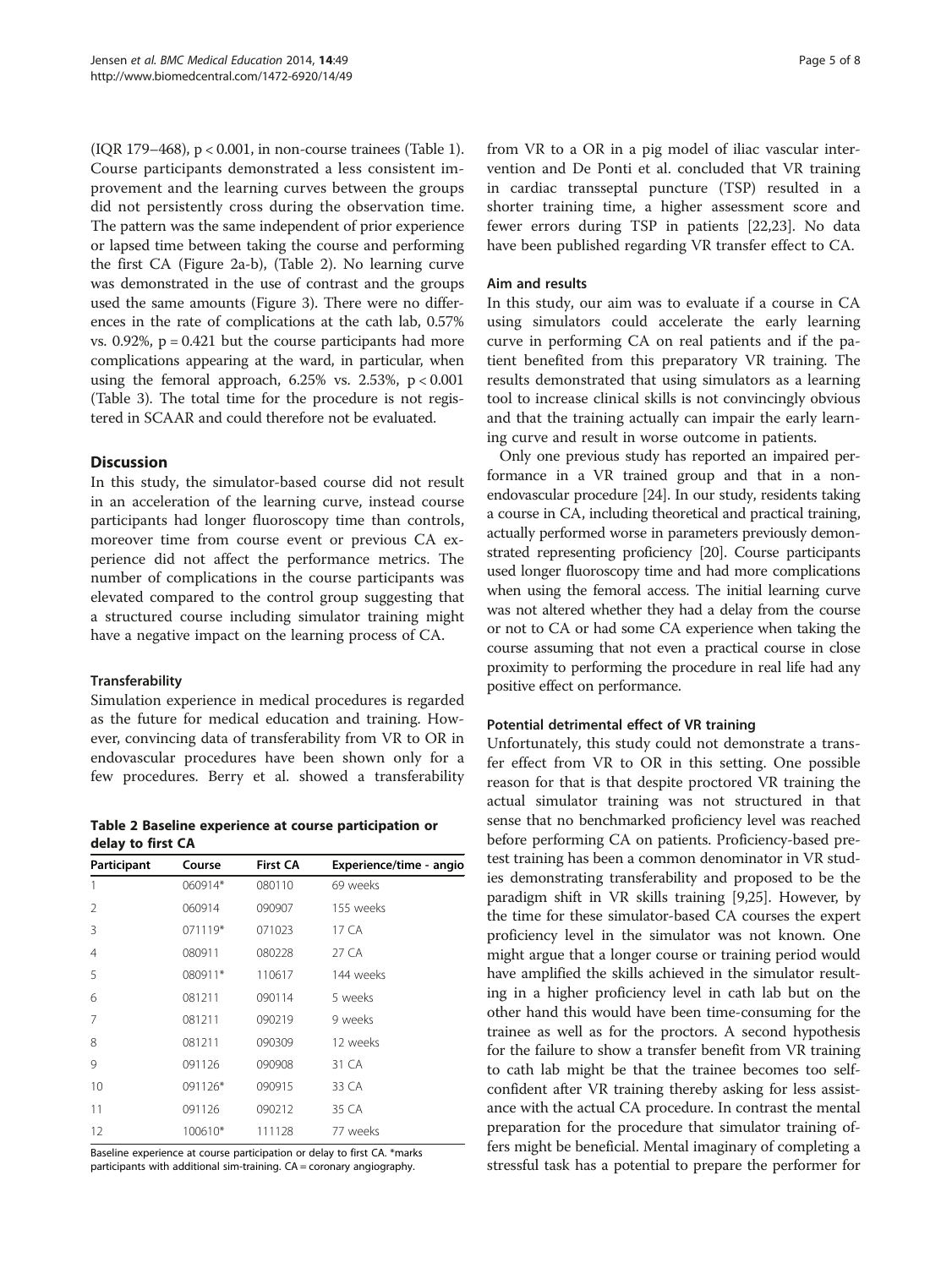<span id="page-5-0"></span>

possible instrument handling difficulties and hazards and subsequent mental stress. However, a randomized study exploring whether mental imaginary of a surgical procedure could improve the performance failed to show any benefit in analogy with this preparatory simulator training [[26](#page-7-0)]. The course attendees had longer fluoroscopy time, perhaps dependent of time spent on unnecessary handling of catheters something not dangerous to the VR patient. However, extended catheter handling in patients is correlated to catheter-related emboli and must be prevented [[27](#page-7-0)]. Supervised stepwise training in cath lab like the old master-apprentice model with graded increased responsibility is perhaps as safe as simulator training and more cost efficient. Zendejas et al. [[28](#page-7-0)] made an attempt to systematical review cost as an outcome of SBME. Fifteen studies were indentified comparing simulation training to other instructional modalities but none reported a formal costeffectiveness analysis. Discussions promoting SMBE usually compare the cost of SBME to a hypothetical medical error thus saving money. However, in this study course participants actually had more complications than the control group using the femoral approach indicating a higher cost.

#### Reducing procedural complications

The types of complications were not classified but bleeding associated to the puncture site is likely to be the major part. Puncture of the access site is not achievable in the VIST simulator instead the course participants received arterial puncture training on a dummy. This training modality is not validated in a transfer setting and might therefore be of no use or even harmful. To overcome this problem one might argue that the arterial puncture training simulator must consist of a more arterial tissue-like texture and be validated in a proficiencyguided randomized transfer environment. To optimize training conditions in a procedural skills simulator like VIST and to promote an ultimate training effect transferring to real life some circumstances are likely to increase this effect: First, proficiency guided training, i.e. welldefined training goals in the simulator in different quality metrics known to affect patient outcome established by experienced CA operators. Second, quality and not timedependent training should be performed to ensure a high lowest threshold for passing the training course. Finally, since access site complications are more common during

| Course   | Lab comp       | Ward comp      | Fem lab comp   | Rad lab comp   | Fem ward comp  | Rad ward comp  |
|----------|----------------|----------------|----------------|----------------|----------------|----------------|
| $+$ [12] | 5/878 (0.57)   | 38/878 (4.33)  | 3/528 (0.57)   | 2/350(0.57)    | 33/528 (6.25)  | 5/350(1.43)    |
| $-[46]$  | 33/3594 (0.92) | 67/3594 (1.86) | 19/1973 (0.96) | 14/1620 (0.86) | 50/1973 (2.53) | 17/1620 (1.05) |
| Total    | 38             | 105*           |                | 16             | 83*            |                |

Complications during the first 80 procedures,  $(\%)$ . [participants].  $* = p < 0.001$  tested by Chi-Square. Comp = complication, Fem = femoral, Rad = radial. + indicates course participants. – indicates controls.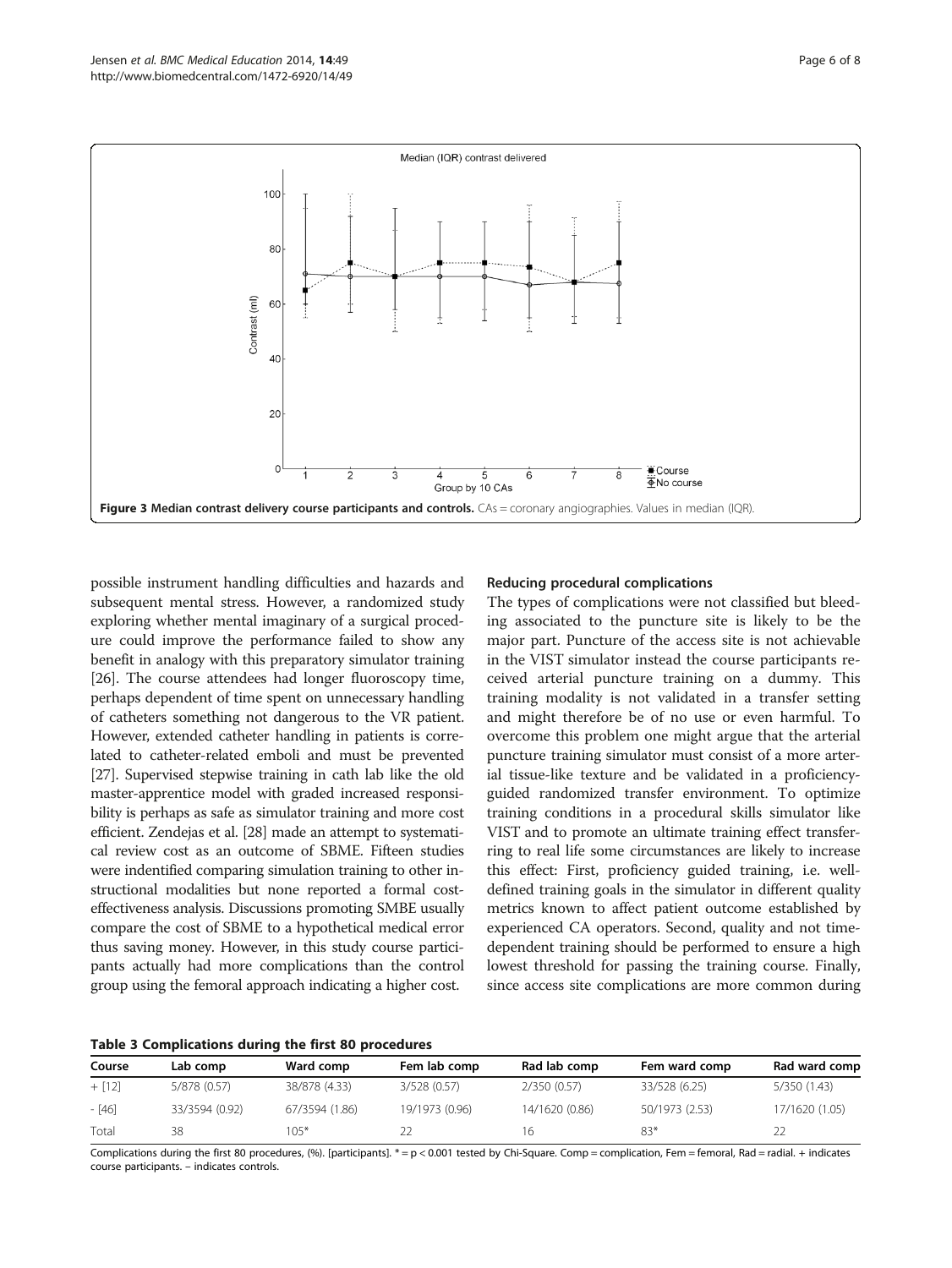<span id="page-6-0"></span>training, a validated arterial puncture procedural training facility, dummy or simulator, must be added to the course curriculum to enable a safe procedure from start to end.

A randomized single-blinded VR transfer study in CA based on the above arguments is currently running in Stockholm and will be completed early 2014 and hopefully the future role for VR training in CA will be clearer.

### Study limitations

The limitations in this study were several. It was not randomized and thereby not adjusted for potential confounders such as poor performance of the course participants. Course attendees progressing to invasive cardiology were few but corresponded to 20% of all novel operators in Sweden over the observation time of seven years. The course was short, only including 6 hours of simulator training, but the trainees were practicing in pairs known to increase the learning process and the sessions were proctored by experienced invasive cardiologists providing proximate feedback ensuring appropriate catheter behavior. Simulator training sessions were not guided to reach an expert level since this level was not known at the time of the courses. All participants did not advance straight to the cath lab doing CAs after completion of the course. Five of the course participants had some experience of performing CA and they all continued with CAs in direct proximity to the course without delay (Table [1\)](#page-2-0). However, delay or experience did not seem to affect the early learning curve (Figure [2](#page-3-0)a-b).

The study is based on a well-validated registry, tracking all coronary interventions in Sweden. However, this registry contains limited information regarding the operator. For example, we do not know how much help or supervision the trainees had during their initial procedures in cath lab. Another limitation might be that only one procedural parameter was used for demonstrating competency but a previous registry study explored several such parameters and only fluoroscopy time demonstrated a true learning curve and an association to patient outcome [\[20\]](#page-7-0). Total time for a CA was not recorded and the amount of radiation during a CA was not possible to measure since it is not comparable between different sites because of different cath labs. These metrics is by all means important and might possibly represent proficiency level but could not be tested. However the strength of this study is that it is multicenter excluding site bias and representing the real world situation.

# Conclusions

Since the results of this retrospective non-randomized study were negative, the use of simulators is not necessarily associated with improved learning of CA. In this study, the concept of cognitive and practical training without a well-defined training goal resulted in an impaired learning curve and worse performance in real life cath lab. Randomized transfer validation studies with well defined expert training goals are warranted to justify further use of simulators for CA training.

#### Abbreviations

ACC: American College of Cardiology; CA: Coronary Angiography; ESC: European Society of Cardiology; IQR: Inter Quartile Range; OR: Operation Room; PCI: Percutaneous Coronary Intervention; SCAAR: Swedish Coronary Angiography and Angioplasty Registry; SD: Standard Deviation; SBME: Simulation-Based Medical Education; TSP: Transseptal Puncture; VR: Virtual Reality; VIST™: Vascular Intervention Simulation Trainer.

#### Competing interests

The authors of this manuscript declare that no financial or non-financial competing interests exist related to the content of the manuscript. None of the authors have received reimbursements, fees, funding or salary from an organization that may gain or lose financially from the publication. None of the authors hold any stocks or shares or are involved in any patents relating to the content of the manuscript.

#### Authors' contributions

UJ: The primary author responsible for the completion of the first draft of the manuscript and the revision. Acted as one of two teachers and proctors of the courses and the designer of the practical and theoretical course. Made the final statistical calculations. JJ: Was a contributor to the design of the course. Was also a reviewer of the manuscript before submission. GO: Participated as one of two course instructors and a contributor to the content and proctoring during the courses. Was also a reviewer of the manuscript before submission. GA: Participated as a contributor to the design of the study based on a vast experience in simulator technology and practical teaching. Was also a reviewer of the manuscript before submission. BL: Responsible for the data collecting from the national registry (SCAAR) and for the initial statistical calculations. Was also a reviewer of the manuscript before submission. PT: Together with UJ responsible for the overall course and study design and the major reviewer in the completion of the manuscript before submission. All authors read and approved the final manuscript.

#### Author details

<sup>1</sup> Cardiology Unit, Karolinska Institutet, Department of Clinical Research and Education Södersjukhuset, Stockholm, Sweden. <sup>2</sup>Department of Medicine, Sundsvall-Härnösand County Hospital, Karolinska Institutet, Stockholm, Sweden. <sup>3</sup>Department of Coronary Heart Disease, Skåne University Hospital, Lund University, Lund, Sweden. <sup>4</sup> Department of Molecular Medicine and Surgery, Karolinska Institutet, Stockholm, Sweden. <sup>5</sup>Uppsala Clinical Research Centre, Department of Medical Sciences, Uppsala University, Sweden. 6 Department of Cardiology, Södersjukhuset, Stockholm 118 83, Sweden.

#### Received: 30 January 2013 Accepted: 28 February 2014 Published: 12 March 2014

#### References

- 1. Core Curriculum for the General Cardiologist. Available at: [http://www.](http://www.escardio.org/education/coresyllabus/Documents/esc-core-curriculum.pdf) [escardio.org/education/coresyllabus/Documents/esc-core-curriculum.pdf.](http://www.escardio.org/education/coresyllabus/Documents/esc-core-curriculum.pdf)
- 2. Jacobs AK, Babb JD, Hirshfeld JW Jr, Holmes DR Jr: Task force 3: training in diagnostic and interventional cardiac catheterization endorsed by the Society for Cardiovascular Angiography and Interventions. J Am Coll Cardiol 2008, 51(3):355–361.
- Berry M, Reznick R, Lystig T, Lonn L: The use of virtual reality for training in carotid artery stenting: a construct validation study. Acta radiol 2008, 49(7):801–805.
- 4. Patel AD, Gallagher AG, Nicholson WJ, Cates CU: Learning curves and reliability measures for virtual reality simulation in the performance assessment of carotid angiography. J Am Coll Cardiol 2006, 47(9):1796–1802.
- 5. Nicholson WJ, Cates CU, Patel AD, Niazi K, Palmer S, Helmy T, Gallagher AG: Face and content validation of virtual reality simulation for carotid angiography: results from the first 100 physicians attending the